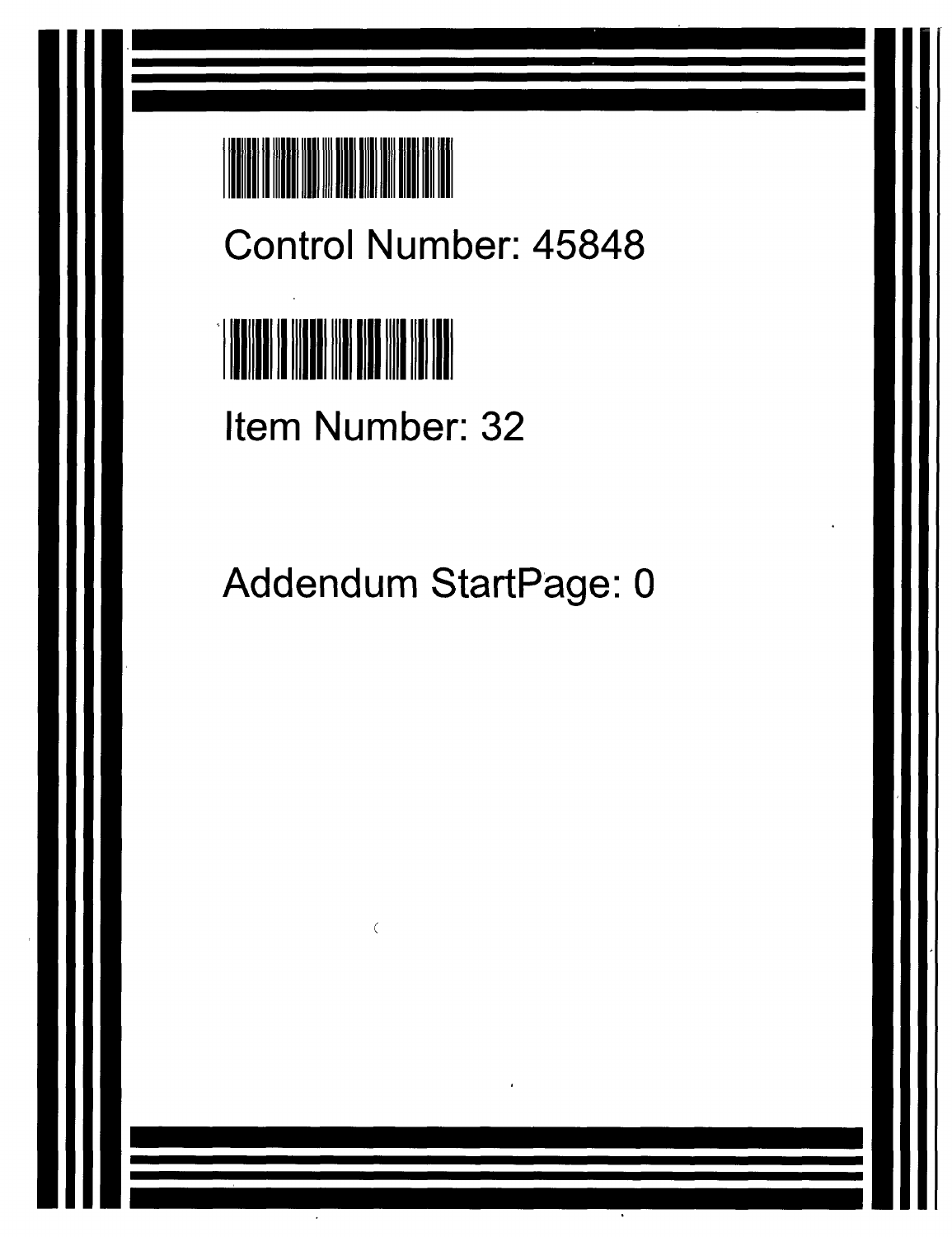# **PUC DOCKET NO. 45848 SOAH DOCKET NO. 473-16-5011.WS**





CEL106--001